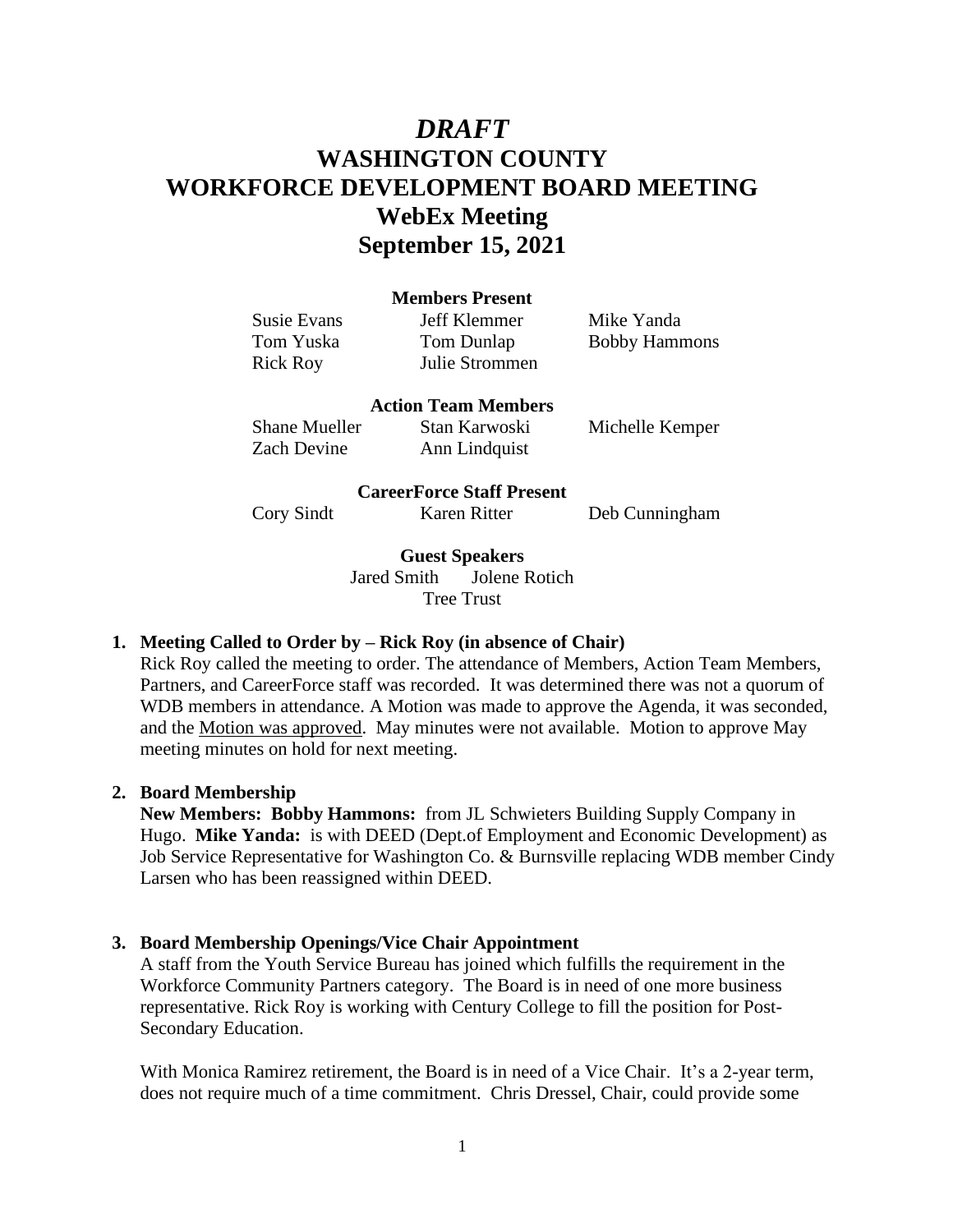feedback on time requirement. If someone volunteers, a vote could take place at the next full Board meeting in December.

## **4. Program Budget& Performance/Activities Updates**

The budget is looking pretty solid. We gained an additional \$250,000 between three WIOA programs. \$100,000 for the Adult & Youth programs each and \$150,000 to the Dislocated Worker Program.

**WIOA Programs: Karen Ritter, Adult Program:** at this time is within 6% of meeting 100% of our goal. There are low enrollments for this program. The bulk of the training dollars go for CareerForce general public that attend workshops and visit our career labs. **Dislocated Worker Program:** achieved over 100% in all measures. **Youth Programs:** we have small enrollment numbers – the budget is divided by In-School and Out-of-School Youth with the larger part of the budget for OSY. We were at 76% of our goal at the 2<sup>nd</sup> quarter after exit and 121% at quarter 4 after exit.

## **MN Youth Program – Tree Trust: Jolene Rotich, Tree Trust Program Manager**

Summer program ended 8/13/2021. 20 youth enrolled with 19 completing the program. Youth worked at 2 project sites within the County doing hands-on landscaping  $\&$ constructions projects. Job coaches came onsite facilitating training around finance, resume building, and job applications along with other soft skill elements. Tree Trust is reviewing surveys and received positive feedback from crew leaders & youth participants. Washington County monitors the program. Rick attended the end-of-summer event, interviewing a youth for monitoring purposes. Several youth received the Governor's Award for developing and showing leadership skills.

**P2P Grant: Cory Sindt – P2P Career Navigator,** 2020-2021 CPT (Certified Production Technician) Program there were 13 intakes, just over 92% of the goal. Ten were enrolled providing eligibility, completing intake and attending the first class. Six participants obtained OSHA Ten Certification that they can take anywhere, but is specific to this manufacturing work. Shane Mueller facilitated the Bridge Class, the first portion preparing participants for the more in-depth second part of the manufacturing training. Two completed and officially obtained the Certified Production Certificate and are now eligible to start looking for work. Still working with three in the program. The program was monitored by DEED with no corrective actions.

**2022-2023 Microsoft Office Specialist Associate Certificate P2P Grant:** goal is to provide for 48 students in the two-year period following the same eligibility requirements. Participants will work to obtain a certificate within 12-16 weeks, gain desirable skills for entry level administrative positions or for continuing with higher education.

# **5. Service Delivery and Staffing Updates**

**Forest Lake/Woodbury & Cottage Grove:** Forest Lake Career Lab has officially moved into the library. Woodbury office remodeling should be completed by the end of September. The reception desk has been moved out of the conference room and behind the front area wall. The Career Lab has not opened to the public yet. Cottage Grove Career Lab – Vivien has been spending two afternoons a week at the Cottage Grove Library. We're building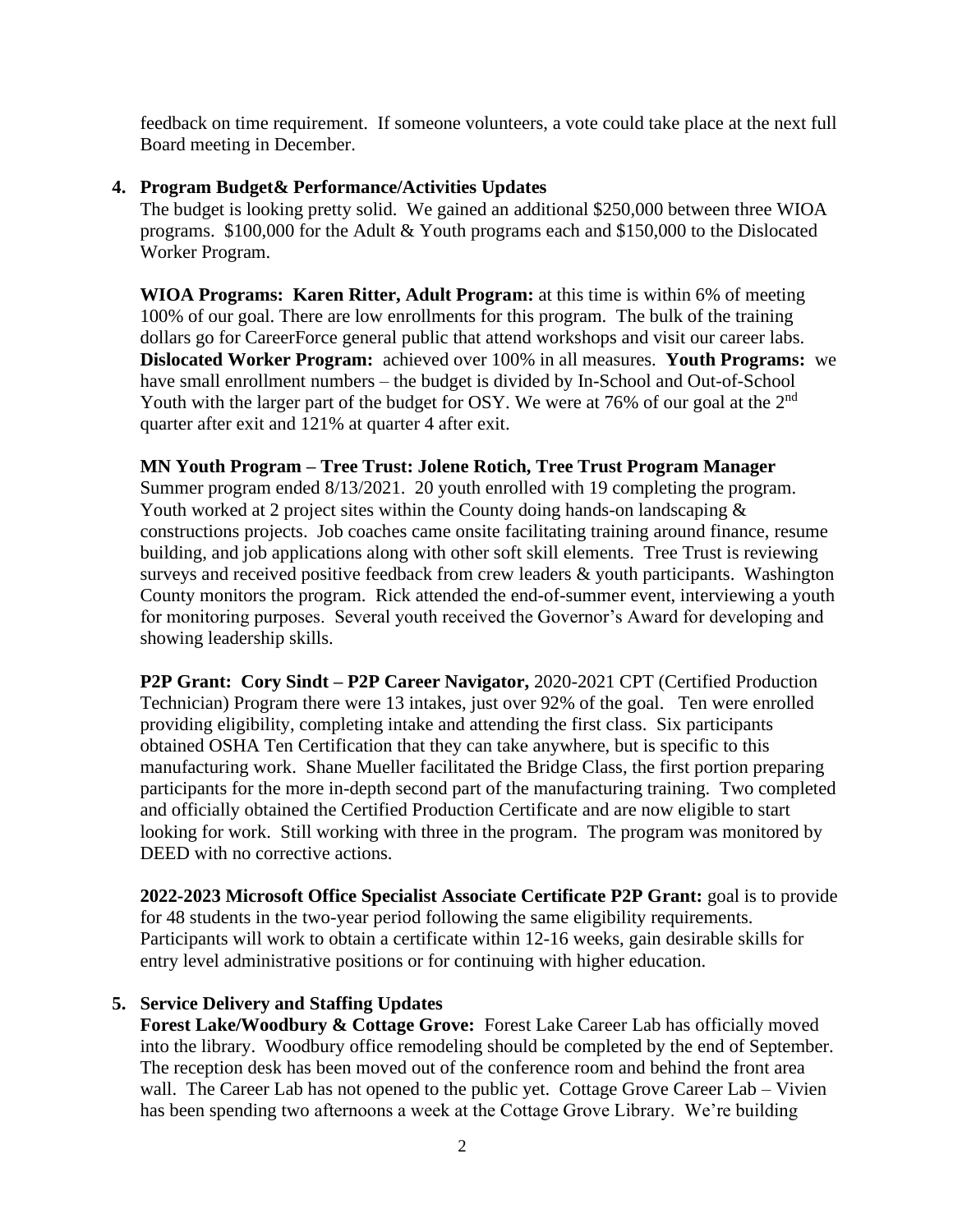partnerships with libraries to expose patrons to our services. Research is finding that approximately 70% of adult library goers are seeking career services. We're happy to explore partnerships with libraries.

**Staff Departures:** Tina Dudzinski left for Hennepin County overseeing MFIP programming. We hope to fill that position by early October. Rachel O'Connell retired in May. Deb Cunningham has taken on Rachel's duties of supporting Rick with the Workforce Development Board/Action Teams along with Robin Hakari helping with technology and to set up virtual or in-person meeting spaces. Mark Pozzini, employment counselor with the Dislocated Worker Program retiring Sept. 24. He was a great employment counselor carrying a heavy caseload and particularly working with veterans within that program. Lina Xiong and employment counselor in Cottage Grove will be transitioning to Dislocated Worker Program. We will be hiring an employment counselor for MFIP.

#### **Job Service Pilot: Mike Yanda – Good Jobs Now**

Job service staff connect with unemployment applicants encouraging them to use CareerForce resources. If they're experiencing barriers, directing them to community and Careerforce resources. Encouraging applicants to register on mnworks.net, posting their resume to connect with employers. Over 70,000 individuals have been contacted. 16 Workforce areas are conducting one-on-one in-person opportunities. Not in Woodbury yet, conducting it virtually with staff from the St. Paul location at this time.

#### **6. ARPA Project Funding Request Approval**

Washington County ARPA (American Rescue Plan Act) with the support of Commissioner Karwoski to submit a request and it was approved for a two-year minimum funding to assist with career pathways and work-based learning providing assistance to high schools and program participants. The goal is to build a connection between area school districts  $\&$ employers. Rick is creating a team of 7-8 to oversee, help guide & give direction for the project. Rick is also working on a job description to hire a full-time employment counselor position. There's a lot of preliminary work that will be happening working with employers and businesses getting their input and suggestions to get a good plan when that position is hired. That person will attend/rotate among the Action Team meetings to give updates and receive feedback.

Susie Evans added that Zach Devine in South Washington Schools is working with the Alternative High School, Next Step and reached out to other schools to build the same connections and will work with the new position hired for this project.

#### **7. Board & Action Team Meetings**

Full WDB resumes in September followed by two months of Action Team meetings and repeats with full board and two months of action teams. There are four full board meetings scheduled September through May with six of those being action team meetings. All meetings are held the third Wednesday of the month 8:30 a.m. – 10:00 a.m.

#### **8. Board Member Updates**

**Susie Evans** – Their programming is facilitating ESL, GED and Microsoft Office classes. Programming within Andersen in their Bayport and Cottage Grove locations. Working